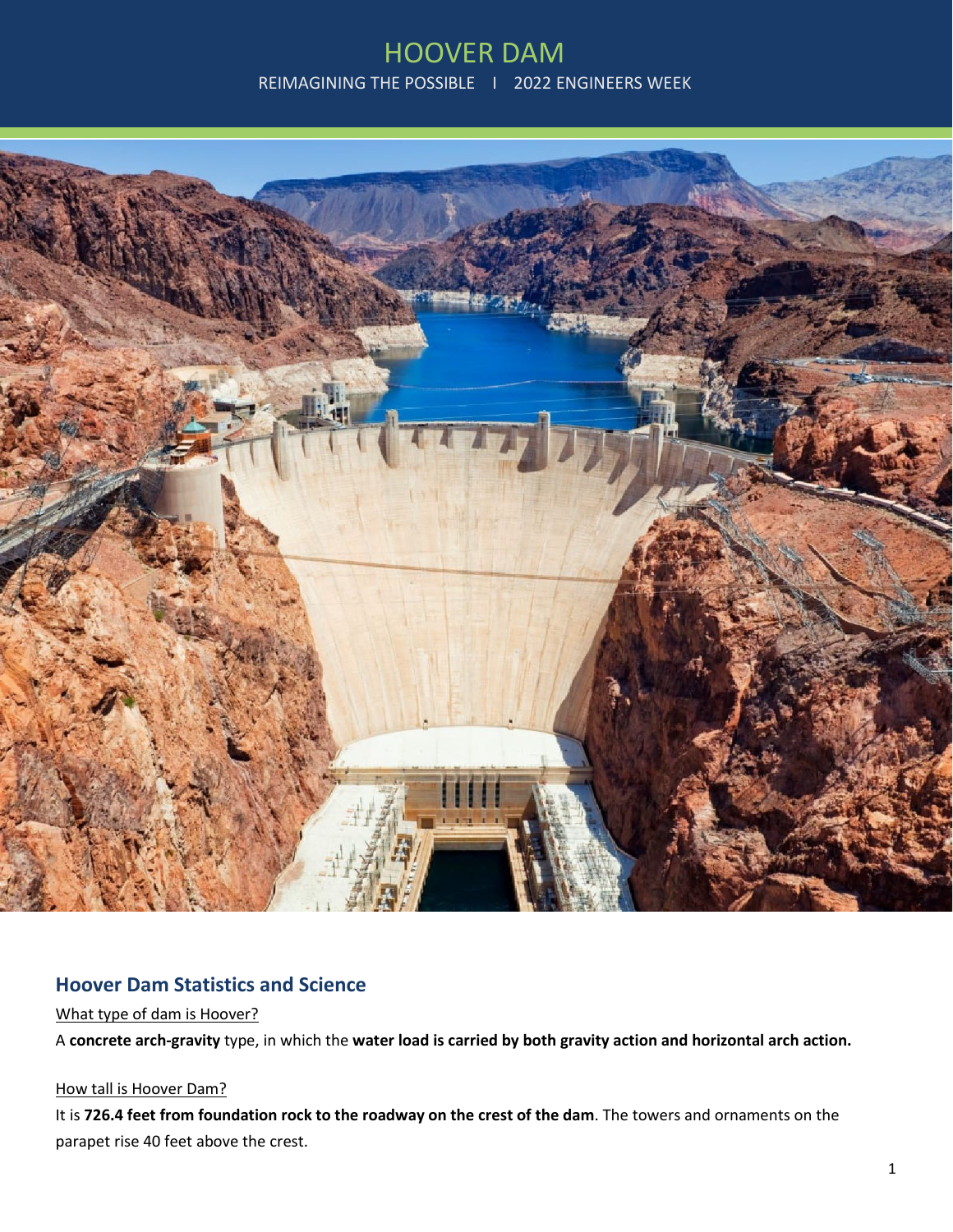## How much does Hoover Dam weigh? **More than 6,600,000 tons.**

## What is the maximum water pressure at the base of the dam? **45,000 pounds per square foot.**

### How much hydroelectric power does the Hoover Dam generate?

Hoover Dam generates, on average, about **4 billion kilowatt-hours of hydroelectric power each year** for use in Nevada, Arizona, and California - enough to serve 1.3 million people. From 1939 to 1949, Hoover Powerplant was the world's largest hydroelectric installation; today, it is still one of the country's largest.

### How and why does the Hoover Dam defy gravity?

The **bow-like shape and structure** of the Hoover Dam is the main reason for this unique phenomenon where even the water is pushed upwards by air. Whenever anything around here is tossed up in the air, it manages to collide with the wall of the dam and starts going up instead of following the rule of gravity and coming down.

In other words, due to the strong updraft at the bottom of the dam resulting from its bow-like shape, water flows upward. The **bow-like structure of the dam creates such a hugely powerful updraft that the air pushes things back against gravity.**

### Is Hoover Dam considered a landmark and/or historical landmark?

Hoover Dam was recognized as a **National Civil Engineering Landmark in 1984**. It was listed on the **National Register of Historic Places in 1981**, and was designated a **National Historic Landmark in 1985**, cited for its engineering innovations.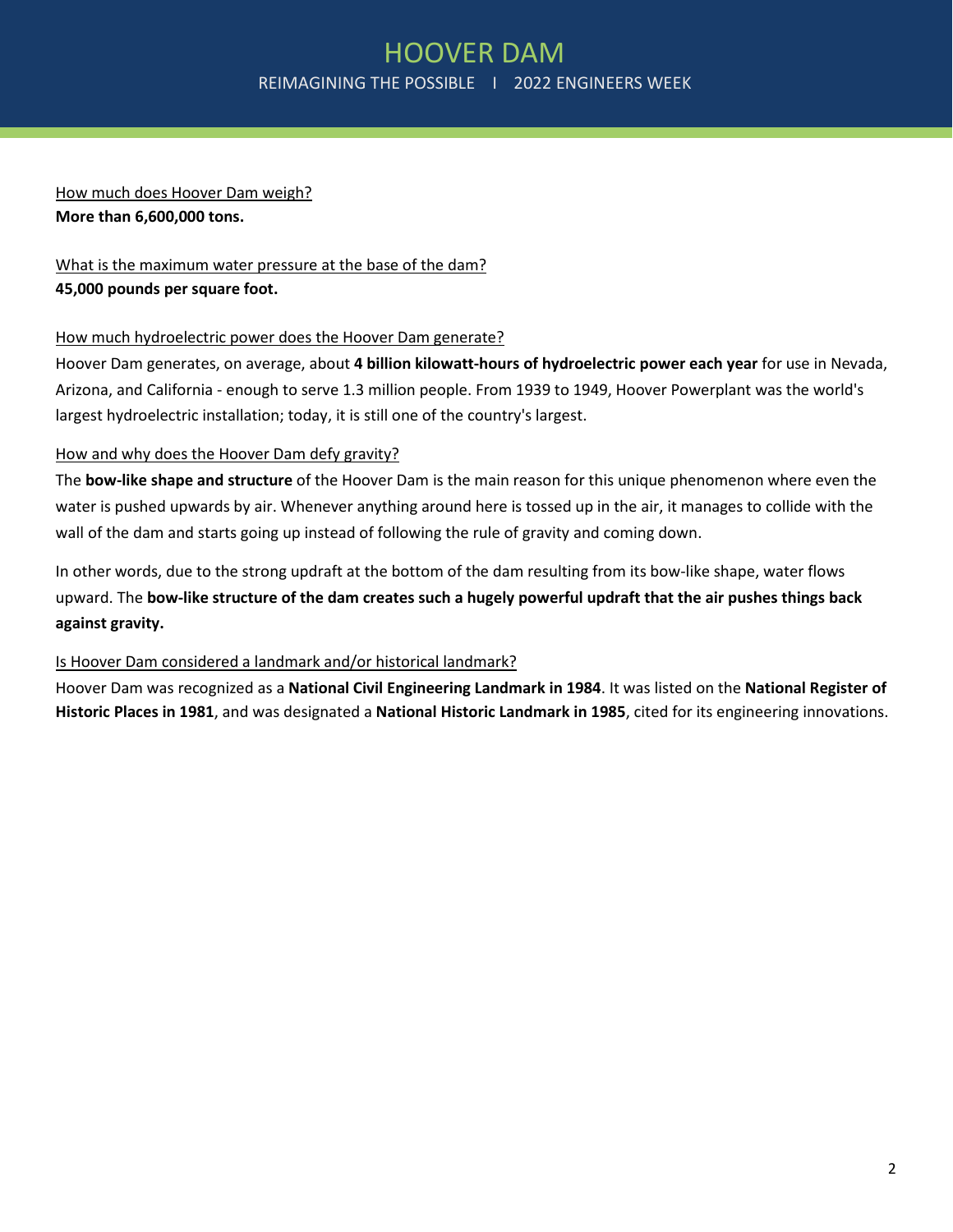

# **Construction of the Hoover Dam**

#### Where is Hoover Dam and do people/tourists visit it often?

In **Black Canyon spanning the Colorado River between Arizona and Nevada**, about 30 miles southeast of Las Vegas, Nevada.

**Hoover Dam impounds Lake Mead**, the largest reservoir in the United States by volume when full. The **dam is located near Boulder City, Nevada**, a municipality originally constructed for workers on the construction project, about 30 mi (48 km) southeast of Las Vegas, Nevada. The dam's generators provide power for public and private utilities in Nevada, Arizona, and California. **Hoover Dam is a major tourist attraction; nearly a million people tour the dam each year.** The heavily traveled U.S. Route 93 (US 93) ran along the dam's crest until October 2010, when the Hoover Dam Bypass opened.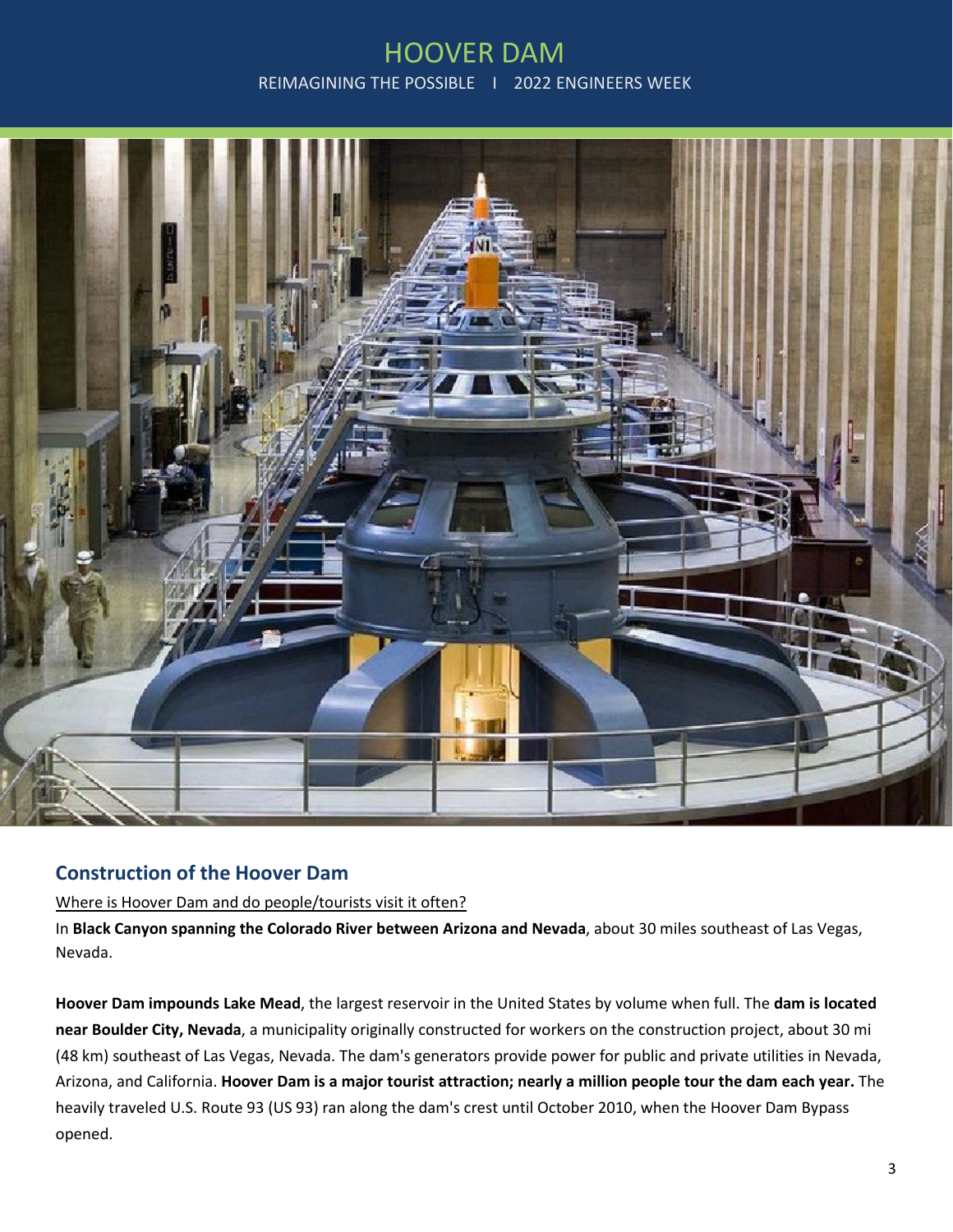When was the Hoover Dam constructed? Hoover Dam is a **concrete arch-gravity dam** in the Black Canyon of the Colorado River, on the border between the U.S. states of Nevada and Arizona. It was **constructed between 1931 and 1936 during the Great Depression** and was dedicated on September 30, 1935, by President Franklin D. Roosevelt. Its construction was the result of a massive effort involving thousands of workers, and cost over one hundred lives.

### What is the story behind the Hoover Dam's name?

It was **referred to as Hoover Dam after President Herbert Hoover in bills passed by Congress during its construction** but was named Boulder Dam by the Roosevelt administration. The Hoover Dam name was restored by Congress in 1947.

Why was the Hoover Dam built and by whom? Since about 1900, the **Black Canyon and nearby Boulder Canyon had been investigated for their potential to support a dam that would control floods, provide irrigation water and produce hydroelectric power**.



In 1928, Congress authorized the project. The winning bid to build the dam was submitted by a consortium called **Six Companies, Inc.**, which began construction of the dam in early 1931. Such a large concrete structure had never been built before, and some of the techniques were unproven. The torrid summer weather and lack of facilities near the site also presented difficulties. Nevertheless, **Six Companies turned the dam over to the federal government on March 1, 1936, more than two years ahead of schedule**.

## **Cement Use and the Hoover Dam**

#### How much concrete is in the dam?

**Three and one-quarter million cubic yards**. There are 4,360,000 cubic yards of concrete in the dam, powerplant, and appurtenant (the structure or machinery incident to or annexed to a dam that is built to operate and maintain a dam, including spillways) works. This much concrete would build a monument 100 feet square and 2-1/2 miles high.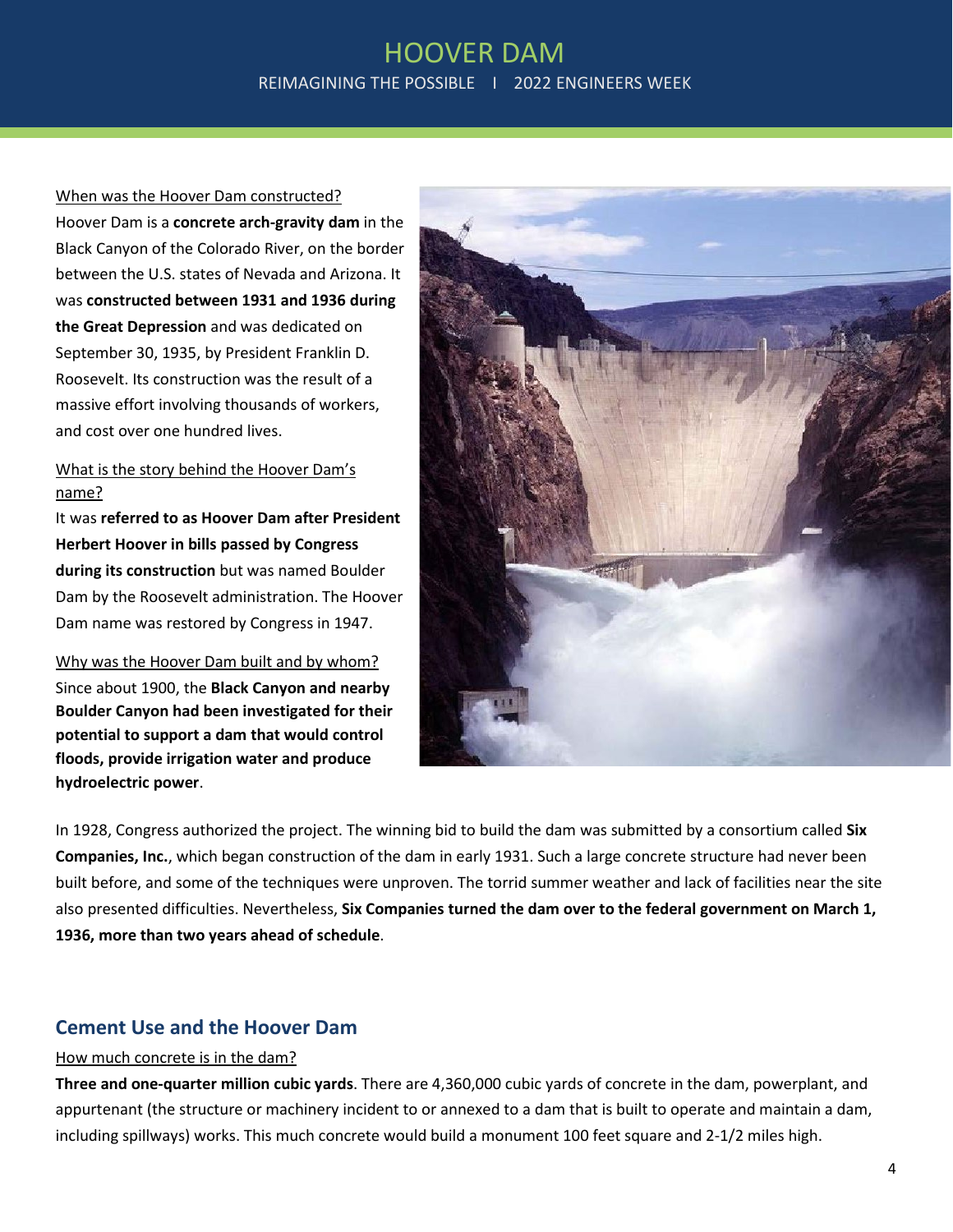To provide some perspective, this much concrete would **rise higher than the 1,250-foot-tall Empire State Building if placed on an ordinary city block**; or would **pave a standard highway 16 feet wide, from San Francisco to New York City**.

**The first concrete for the dam was placed on June 6, 1933, and the last on May 29, 1935.** Approximately 160,000 cubic yards of concrete were placed in the dam per month. Peak placements were 10,462 cubic yards in one day (including some concrete placed in the intake towers and powerplant), and slightly over 275,000 cubic yards in one month.

### How much cement was required?

**More than 5,000,000 barrels.** The daily demand during construction of the dam was from 7,500 to 10,800 barrels. Reclamation had used only 5,862,000 barrels in its 27 years of construction activity preceding June 30, 1932.

## **Hoover Dam Hydroelectric Dam Features**

### How much hydroelectric power does the Hoover Dam generate?

Hoover Dam generates, on average, about **4 billion kilowatt-hours of hydroelectric power each year** for use in Nevada, Arizona, and California - enough to serve 1.3 million people. From 1939 to 1949, Hoover Powerplant was the world's largest hydroelectric installation; today, it is still one of the country's largest.

### What is hydroelectricity and why is it so important?

**Hydroelectricity** is a **clean, renewable** (the water is not consumed and can be used for other purposes) source of energy that does not result in air pollution, chemical runoff, or toxic waste, and is therefore beneficial to the environment. However, the construction of dams to provide hydroelectricity can affect the ecology of an area, so careful planning and licensing of hydroelectric dams are required to minimize such impacts.



# **Hoover Dam Generator**

What are the primary parts of a generating unit?

|    | The exciter is itself a small generator that makes electricity, which is sent to |
|----|----------------------------------------------------------------------------------|
|    | the rotor, charging it with a magnetic field.                                    |
|    | The rotor is a series of electromagnets, also called poles. The rotor is         |
|    | connected to the shaft, so that the rotor rotates when the shaft rotates.        |
|    | The stator is a coil of copper wire. It is stationary.                           |
| ıе | The <b>shaft</b> connects the exciter and the rotor to the turbine.              |
|    | Water strikes the turbine causing it to spin. Hoover Dam uses Francis            |
|    | turbines.                                                                        |
|    |                                                                                  |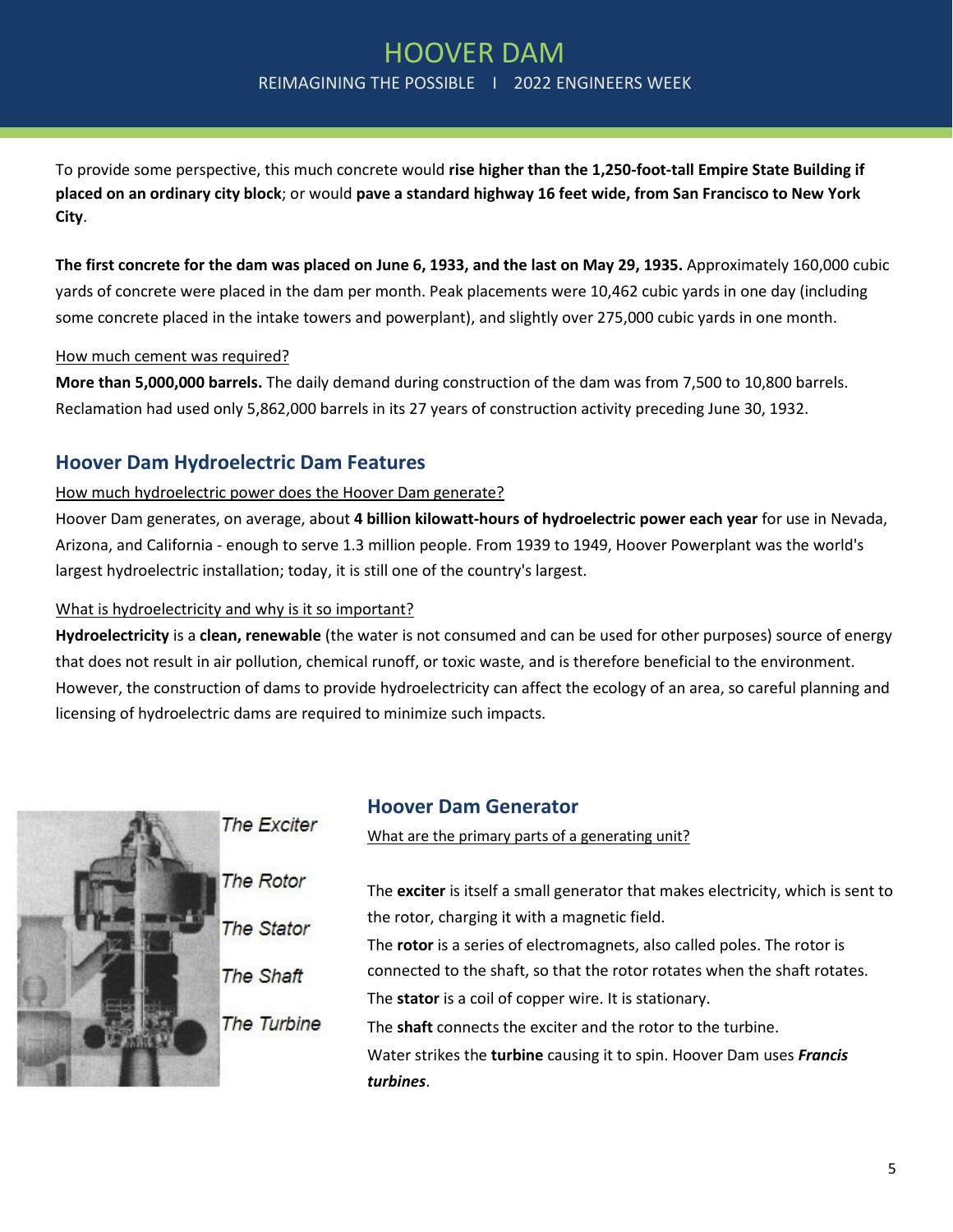### How does a generator produce electricity?

Water flows through large pipes inside a dam and turns a large wheel called a turbine. The turbine turns a shaft which rotates a series of magnets past copper coils and a generator to produce electricity. This **converts the energy of falling water into mechanical energy** to drive the generator.

#### Where is the powerplant located?

In a **U-shaped structure at the base of the dam**. Each powerplant wing is 650 feet long (the length of almost 2 football fields) and rises 299 feet (nearly 20 stories) above the powerplant foundation. In all of the galleries of the plant there are 10 acres of floor space.

### What is the capacity of the Hoover Powerplant?

There **17 main turbines in the Hoover Powerplant** -- nine on the Arizona wing and eight on the Nevada wing. The original turbines were replaced through an uprating program between 1986 and 1993. The plant has a nameplate capacity of about 2,080 megawatts. This includes the two station-service units (small generating units that provide power for plant operations), which are rated at 2.4 megawatts each. With the main units having a combined rated capacity of 2,991,000 horsepower, and two station-service units rated at 3,500 horsepower each, the plant has a rated capacity of 2,998,000 horsepower.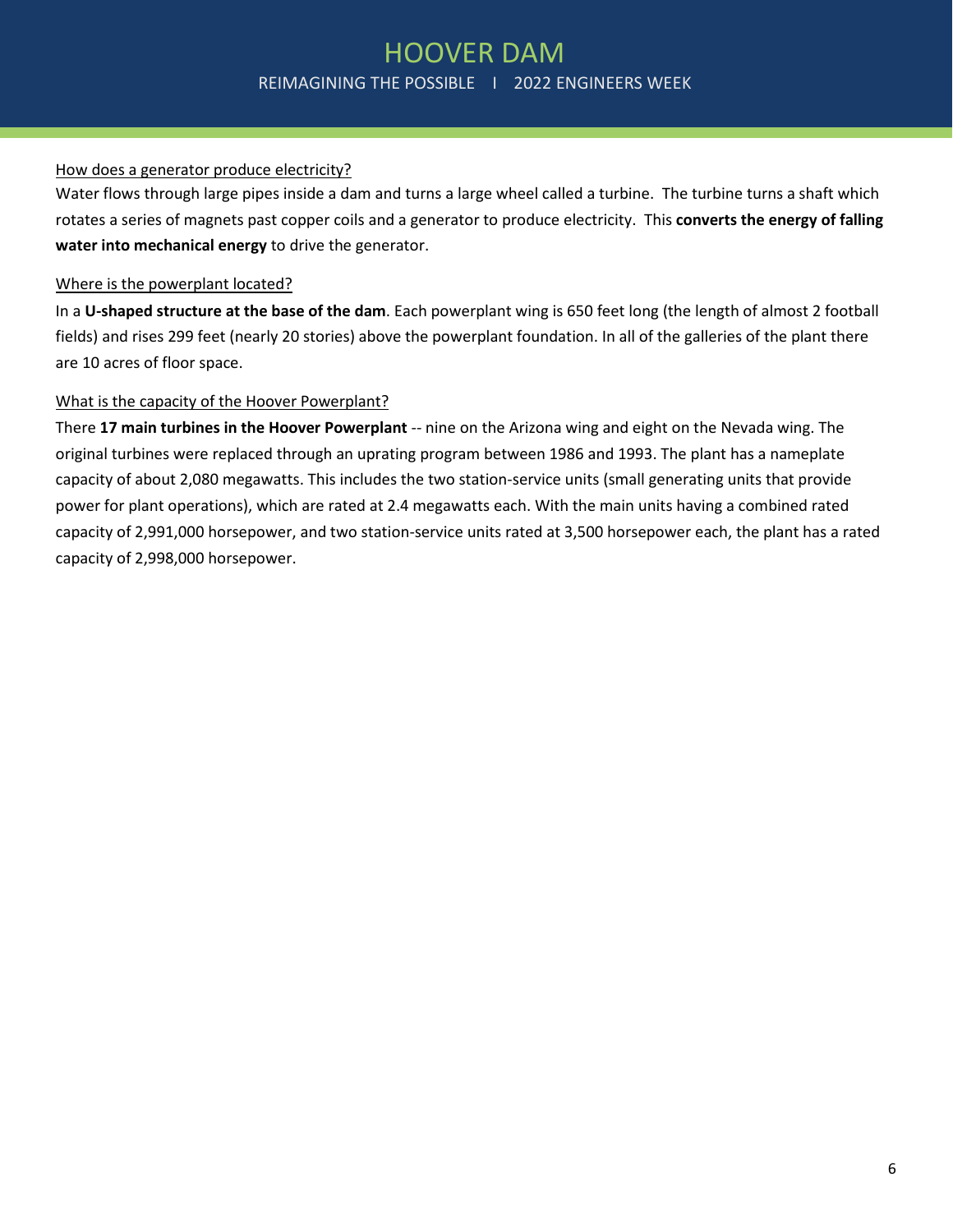

## **Hoover Dam Turbines**

#### Who invented the Francis Turbine?

The Francis turbine was developed by James B. Francis and he improved the inward flow reaction turbine to over **90% efficiency**. It is an **inward flow reaction turbine that combines radial and axial flow** concepts. Francis turbines are the most common water turbine in use today. They operate in a head range of ten meters to several hundred meters and are primarily used for electrical power production.

**James B. Francis applied scientific principles and testing methods to produce the most efficient turbine design ever**. More importantly, his math and graphical calculation methods improved the state of the art of turbine design and engineering. His analytical methods allowed confident design of high efficiency turbines to exactly match a site's flow conditions.

#### What is a Francis turbine?

The Francis turbine is a **reaction turbine**, which means that the working fluid changes pressure as it moves through the turbine, giving up its energy. A casement is needed to contain the water flow.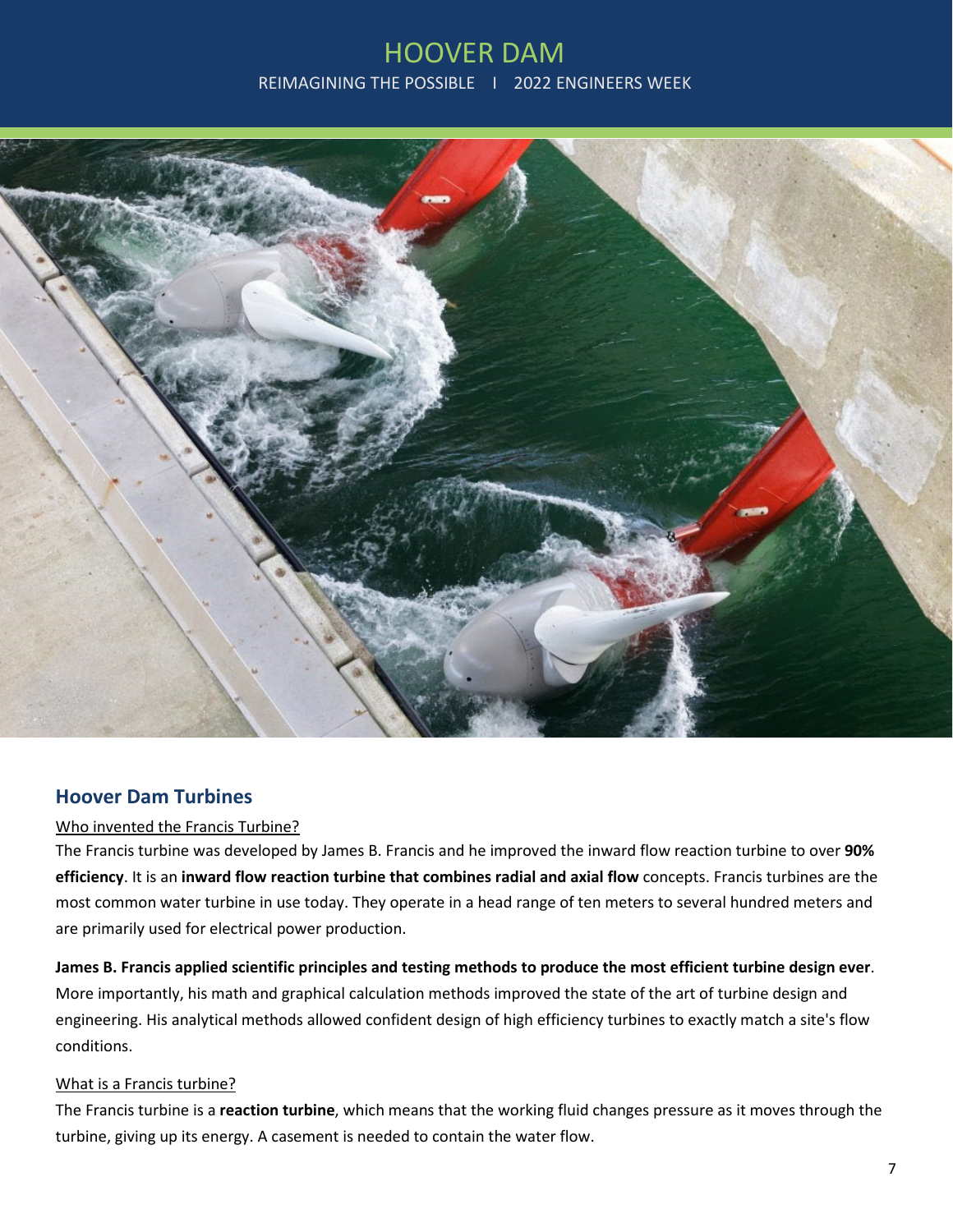The **inlet is spiral shaped**. Guide vanes direct the water tangentially to the runner. This radial flow acts on the runner vanes, causing the runner to spin. The guide vanes (or wicket gate) may be adjustable to allow efficient turbine operation for a range of water flow conditions. As the water moves through the runner it's spinning radius decreases, further acting on the runner. Imagine swinging a ball on a string around in a circle. If the string is pulled short, the ball spins faster. This property helps inward flow turbines harness water energy.

At the exit, **water acts on cup shaped runner feature**s, leaving with no swirl and very little kinetic or potential energy. The turbine's exit tube is **specially shaped to help decelerate the water flow and recover kinetic energy**.

#### How does the water of the Hoover Dam reach the turbines?

Through four penstocks (water pipes), two on each side of the river. Wicket gates (guide vanes) control water delivery to the units.

Under what heads (the vertical distance the water travels) do the turbines operate? Maximum head (vertical distance the water travels), 590 feet; minimum, 304 feet; average, 510 to 530 feet.

## **Hoover Dam Flood Gates**

### What are spillways and how do they work?

Water will probably never go over the top of the dam due to the **spillways**. The spillways work just like the overflow hole in your bathtub or sink at home (if you don't remember seeing that hole, go look for it right now). If the water ever gets up that high, it will go in the hole and down the drain, not over the top and onto the bathroom floor (unless, you have children and they plugged up the hole).

The spillways are **located 27 feet below the top of the dam, one on each side of the dam**. Any water getting up that high will go into the spillways then into tunnels 50 feet in diameter, and 600 feet long which are inclined at a steep angle and connect to two of the original diversion tunnels. Each spillway can handle 200,000 cubic feet per second (cfs) of water. The flow at Niagara Falls is about 200,000 cubic feet per second (cfs), so there is the potential for two Niagara Falls here.

#### What are the floodgates and how do they work?

**Each spillway has four steel drum gates**, each 100 feet long and 16 feet high. These gates can't stop the water going into the spillway, but they do allow an additional 16 feet of water to be stored in the reservoir. Each gate weighs approximately 5,000,000 pounds.

**Automatic control with optional manual operation is provided for raising and lowering the gates**. When in a raised position, a gate may be held continuously in that position by the pressure of water against its bottom, until the water surface of the reservoir rises above a fixed point, when by action of a float the gate is automatically lowered. As the flood peak decreases, the gate can be operated manually so as to gradually empty the flood control portion of the reservoir without creation of flood conditions downstream. **The spillways have been used twice**. The first time, in 1941, was a test of the system. The second time, in 1983, was for a flood.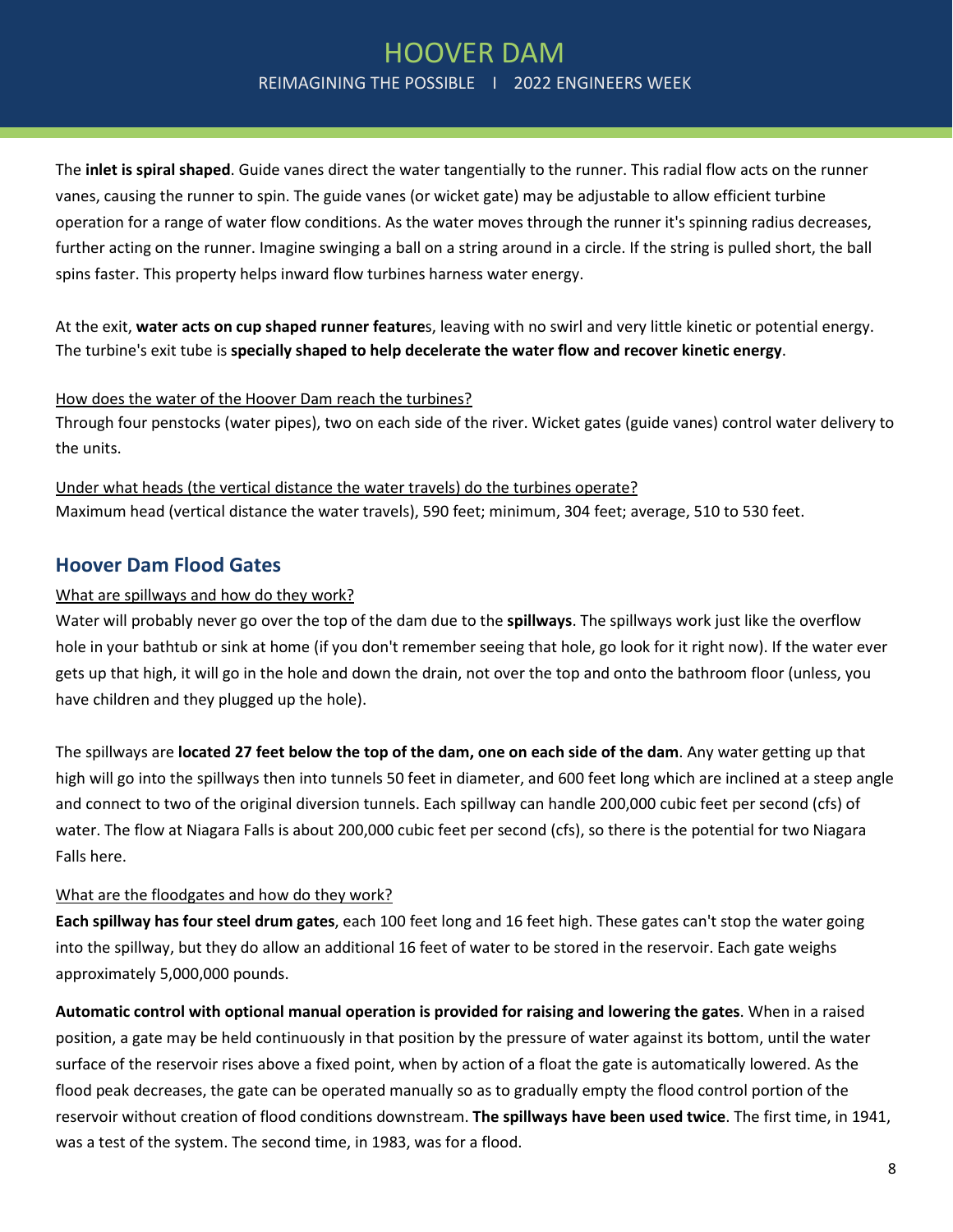## **Hoover Dam Fun Facts!**

- **1. Hoover Dam is 726 ft. tall. That is 171 ft. taller than the Washington Monument in Washington D.C. and twice as tall as the Luxor Casino (338 ft.) in Las Vegas, Nevada.**
- **2. At its base, Hoover Dam is as thick (660 ft.) as two footballs fields measured end-to-end.**
- **3. As many as 20,000 vehicles a day drive across the 45 ft. wide top of the dam between Nevada and Arizona.**
- **4. There is enough concrete in Hoover Dam (4 1/2 million cubic yards) to build a 2 lane road from Seattle, Washington to Miami, Florida or a 4 ft. wide sidewalk around the Earth at the Equator.**
- **5. During peak electricity periods, enough water runs through the generators to fill 15 average sized swimming pools (20,000 gallons each) in 1 second.**
- **6. Each of the 30 ft. wide penstocks (water pipes) can carry enough water to fill 900 bath tubs(100 gallons each) in 1 second, or 960,000 (12 oz.) cans of drink in 1 second.**
- **7. Hoover Dam is shaped like a huge curved axe head, 45 ft. wide at the top and 660 ft. thick at the bottom.**
- **8. Lake Mead is the largest reservoir in the USA and contains enough water to flood the entire state of New York with 1 ft. of water (26 million acre ft.).**
- **9. If you drink water from the tap at Disneyland, Anaheim or Sea World in San Diego -that water is coming from the Colorado River and Lake Mead, 300 miles away.**
- **10. Each of the 17 generators can supply electricity to 100,000 households.**
- **11. When operating at full power, the 17 generators can supply all the electricity needed by a city of 750,000 people.**
- **12. Each generator weights (4 million pounds) as much as 4 1/2 fully loaded Boeing 747-400's.**
- **13. The Colorado River is more than 1,400 miles long and supplies water to Los Angeles, SanDiego, and Phoenix. Las Vegas gets almost all its water from Lake Mead. Lake Mead was made by Hoover Dam when it blocked the Colorado River and flooded the Mojave Desert.**
- **14. Between 1931 and 1936 when the dam was built, 96 men were killed in industrial accidents. None were buried in the concrete.**
- **15. The mascot dog and favorite pet of all the construction workers during the building of the dam was buried at Hoover Dam. The grave is near the Hoover Dam Tour Center and can be visited.**
- **16. It would take \$2,000,000 worth of copper pennies to make the copper buses (4 inch in diameter hollow square wires) that carry electricity inside the powerhouse.**